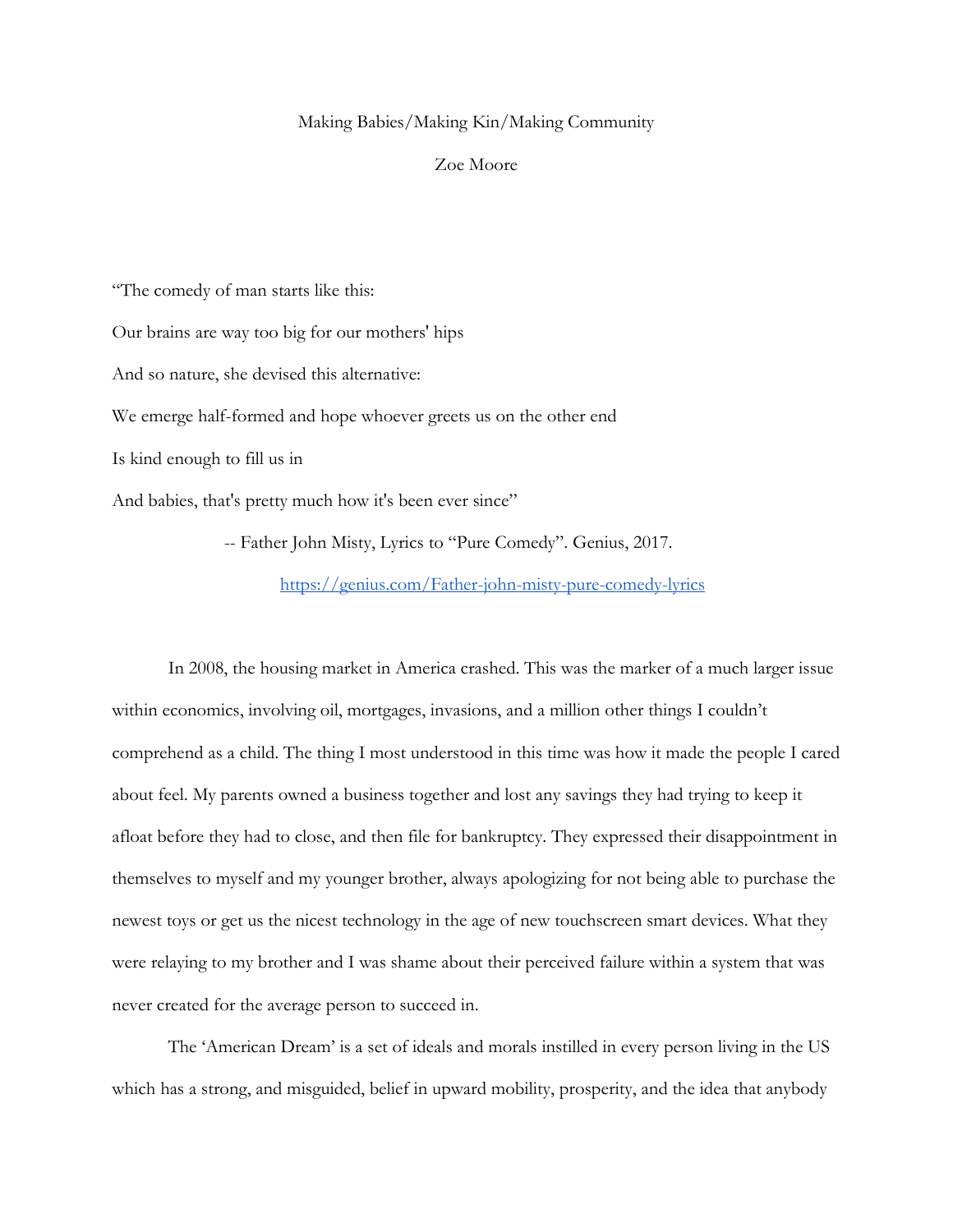could become wealthy if they worked hard enough. With my parents' commitment to attempt and succeed at the mythological 'American Dream', I spent a lot of time away from my mom and dad. My grandmother stepped in and took care of my brother and I while my parents were at work. In this way, I got to experience an age-old, yet simultaneously rare (especially in the US), experience of kinship. My grandparents became a second set of parents, equally valuable and important in my experience of living.

The economic system of capitalism was built with the intention that many would fail in order for a few to succeed. In areas in America, families are isolated by capitalism in varying degrees. The hours that are required for people to make living wages are so high, parents often are unable to spend time with their children. When so much of life is dedicated to labor, this leaves less time for other things which are vital to a human's wellbeing: laughter, cooking meals and breaking bread together, rearing children, and cultivating community. This impacts people depending heavily on their location, their race, and whatever class they were born in to. In case you haven't realized yet, 'upward mobility' is another myth that supports the fallacy of the American dream. People often stay within the class they were born into, and repeat the behaviors and patterns of their parents.

One of the most sinister intrinsic features of this economic system is its never-ending quest to acquire more: more time, more productivity, more wealth. This has taken its toll on the earth, through systems of extraction, which are promoted by our government for the well-being of the abstract "economy". In reality, practices like fracking, high oil consumption and ongoing military expansion poison resources, often killing many through their impacts, and trap people in lifestyles supported by meager wages. Because Americans have to work so much to simply afford their necessities, there is little time for their humanity to exist outside of the sale of their labor. This also limits the ability for people to have close and meaningful relationships of kin, those which provide mutual aid, solace, and support, within and outside the familial structures of bloodline.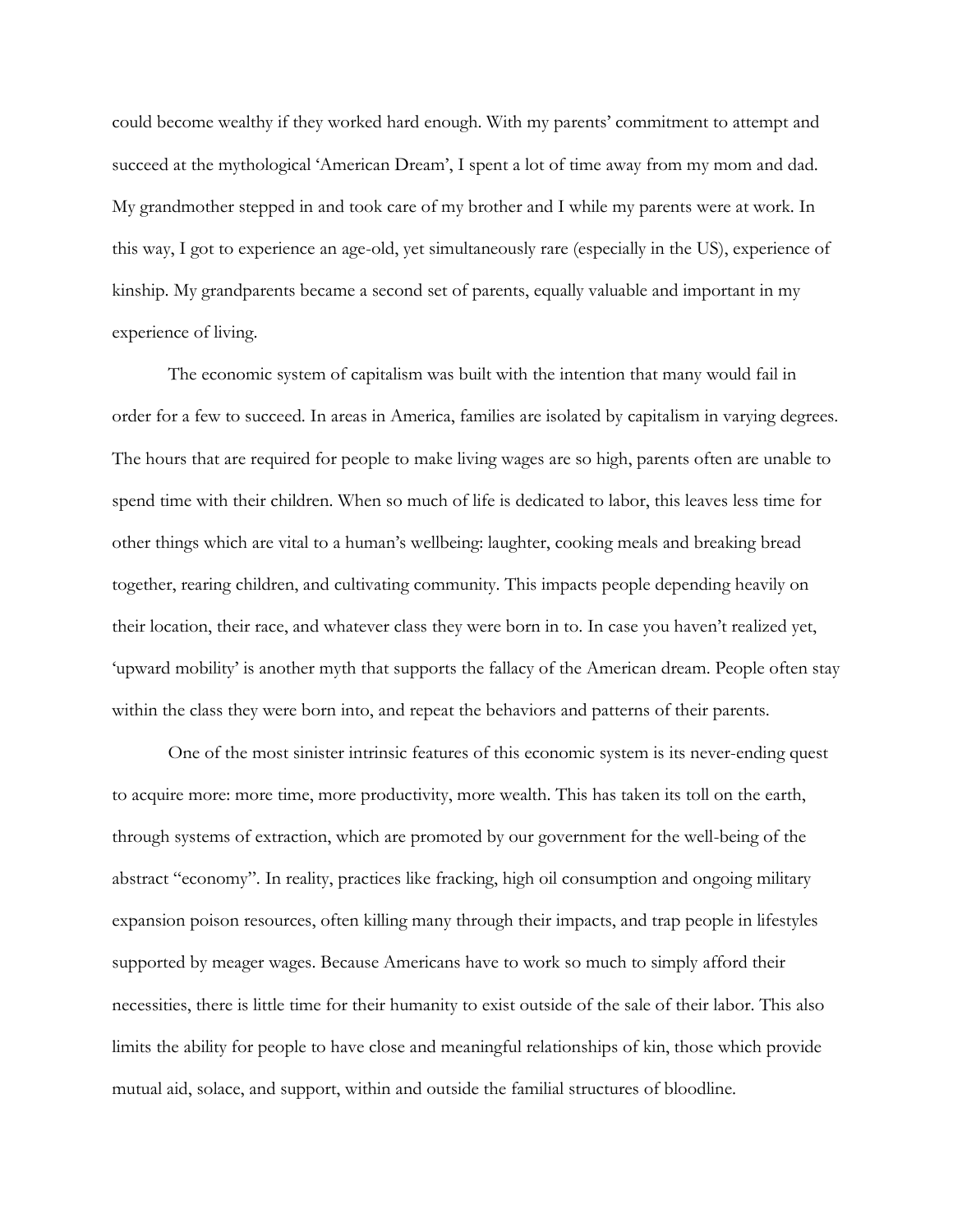As this economic system is poisoning rivers and streams in pursuit of oil, it poisons the soul of the people obliged to participate. We exist within oppressive standards that place the importance of accruing wealth over everything that makes human life so unique and invaluable -- generating culture, art, and relationships. These practices are regenerative, and instead of whacking away at our soul in the way that selling our bodies for labor does, it builds us up. Capitalism is amazing at facilitating this process at large, punishing and making acts of regeneration difficult, or even illegal at times, in favor of acts of degradation.

Environmental degradation has never been so intense or prevalent, and if business as usual continues, parts of the planet are going to become increasingly uninhabitable. There are going to be unforeseen social impacts, economic impacts, and political impacts. There are going to be events which occur that nobody, not even the top climate theorists could have predicted. To give birth to a human and add another life into this turbulent time can feel daunting, and in respects to some people's moralities, just the plain wrong choice.

Women are intensely pressured to become mothers, so much so that it presented in our cultural rhetoric as an action that is innate to having a certain body. Imagine if the relationships that were non-romantic, non-productive (especially in producing new humans), and instead were focused on their ability to facilitate regeneration, were valued in the same way as it is for women to be supporters to men and their children.

In a seemingly paradoxical way, as women are encouraged to have babies, mostly to produce a new workforce for this economic system, many are beginning to feel that having children is the wrong thing to do. Especially if someone is actively aware of the environmental degradation taking place and the worsening inequalities in an epoch of intense change, there is a popular belief that having children is a contribution to the degradation of the earth. There is merit to this idea, especially given the fact that people who live in America consume more and create more waste than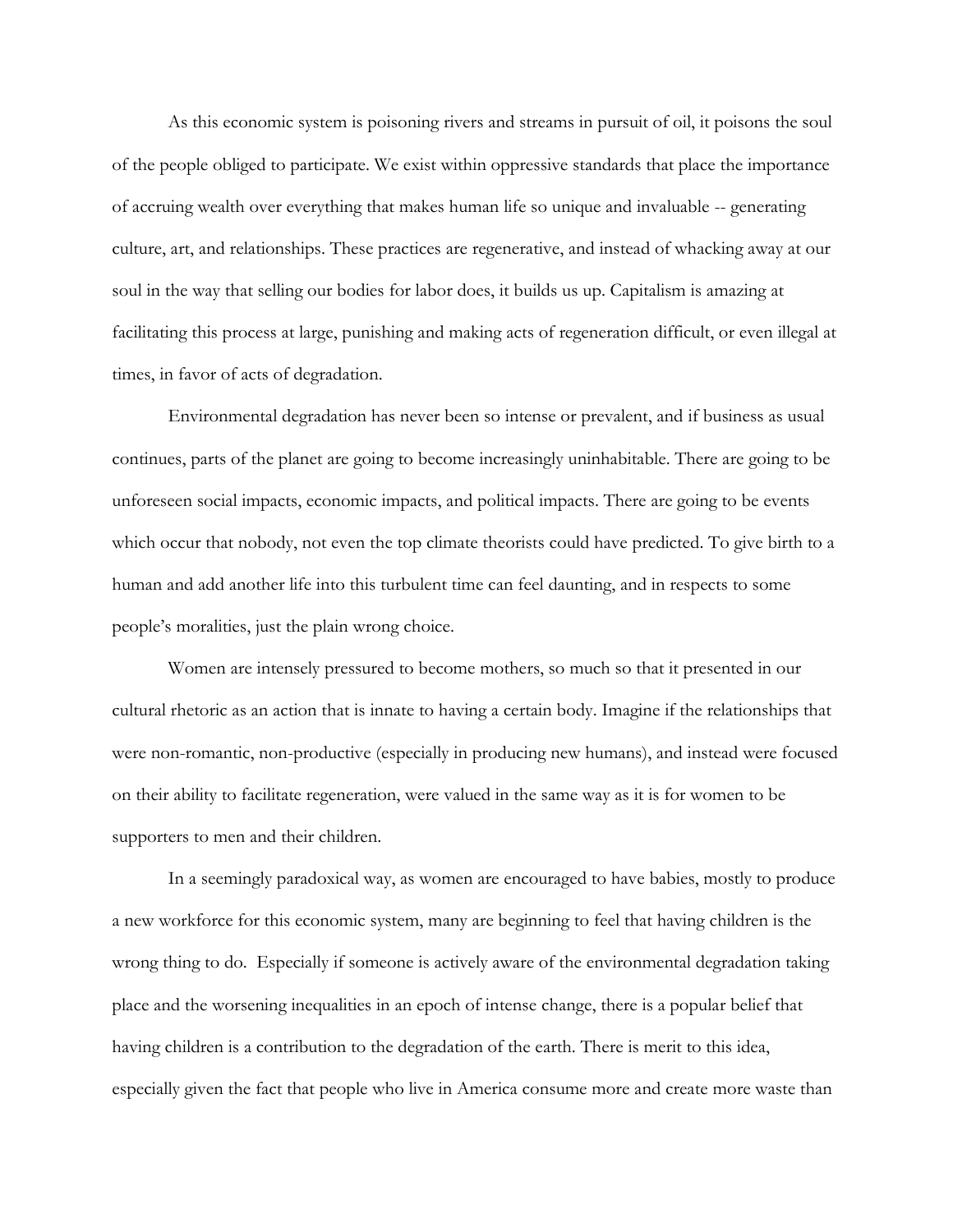any other people in the world. However, this idea is in the same vein of thinking that our earth is overpopulated -- an idea that is racist and classist, because the critique of overpopulation is almost always blamed on areas with majority non-white populations. There are plenty of resources to support every person living on this earth and then some, but the way that our economic systems limit access to resources would suggest the very opposite. It's a facade, but it's impacts constitute the material conditions of our lives.

When we are able to establish meaningful relationships that exist outside of reproduction and romance, especially for women who are socialized to believe that is where their worth lies, it opens the door for a plethora of fulfilling relationships in other areas. Just because someone makes the choice to not reproduce (or sometimes, is unable to birth children), does not mean they cannot be a parent, a guide, or a mentor. Community parenting is beautiful and immensely beneficial to both the adults and children. Someone may want little involvement with children and agency around our choices to become parents should be respected and highly valued.

In 2016, feminist scholar Donna Haraway published a book titled "Staying with the Trouble: Making Kin in the Chthulucene". The Cthuluscene is a word employed by Haraway to represent the state of the world with tentacles of interconnected problems, those of ecological destruction and social injustices, and their pervasive way of appearing in our everyday lives. She explores topics of kinship through a process of speculative fabulation, essentially imaginative fantastical futuristic fiction, which Haraway describes as a "mode of attention, a theory of history, and a practice of worlding", where she uses the real conditions of current situations, with respect to histories and legacies, to be wildly imaginative in her conception of the future.

In this book, Haraway writes of "Children of the Compost", people who exist through and of the rubble of this broken world in the Anthropocene, and their future generations, but especially, the way they have learned to structure society and families. In the Communities of the Compost,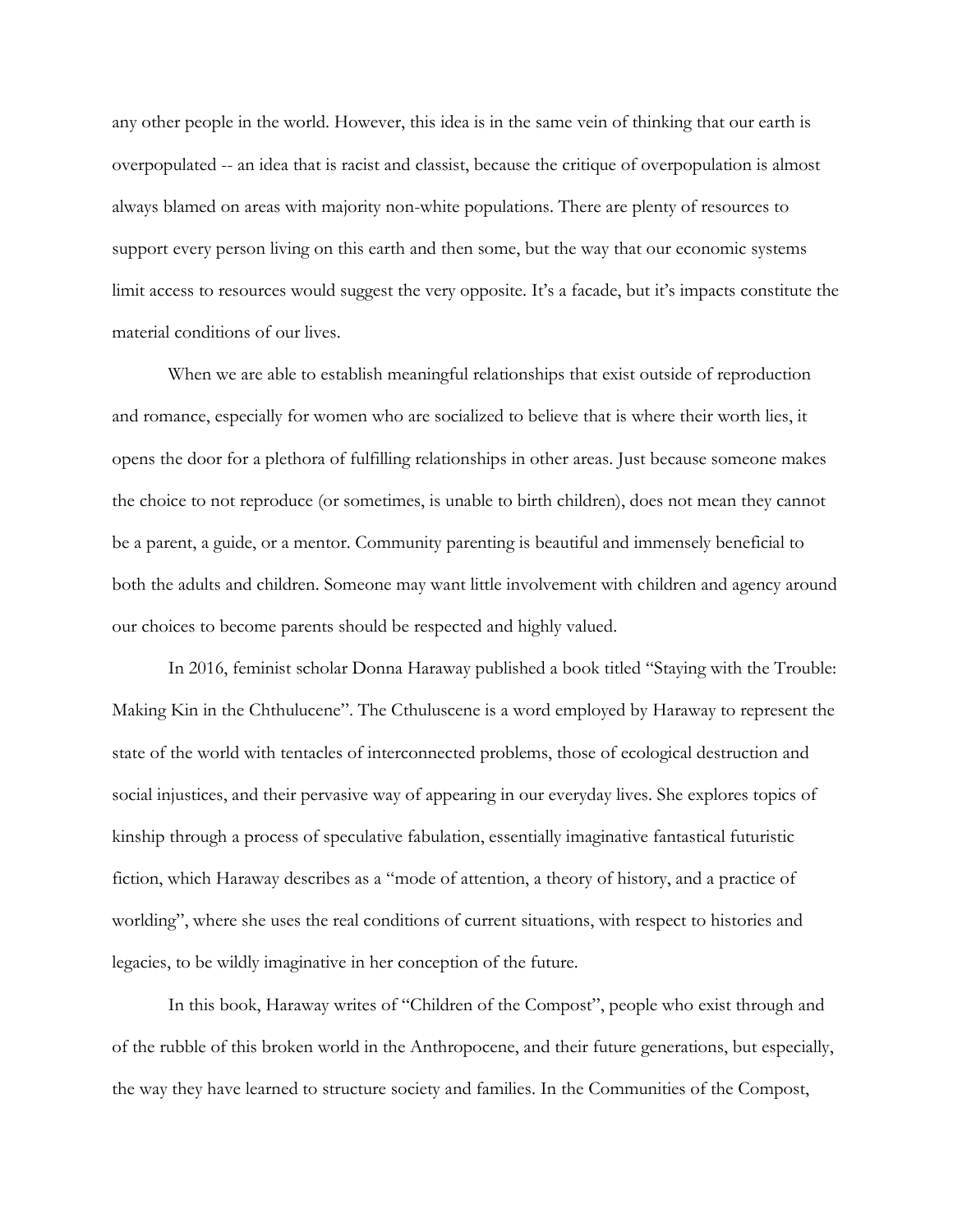Haraway speculates that children are no longer born simply out of accident or societal pressures, but everyone's reproductive decisions are highly respected. Because of this, birth is much more rare and consequently, each child's life is highly valued by their community. Families choose to structure themselves differently, the gestation parent often being joined by one or two other people to be the primary caregivers for the child, or the child is raised by groups that had no part in their conception.

Because of these new structures, making kin through relationships that we have agency to choose, especially those outside of familial relationships, will gain a new importance. Haraway's work is fixed on understanding the flaw in structures pushed upon cisgender women, especially those that assume their biology predisposes them to be nurturing, caring, and therefore, every woman should have goals to reproduce. By understanding these flaws, as well as the intrinsically exploitative nature of capitalism, feminists should be advocating for systems that address justice across gender, species, and borders. Learning to create relationships that are mutually supportive and regenerative that exist outside of blood relationships is key in this process.

Haraway believes that making kin is making persons, not necessarily populations. This occurs through the respect and veneration for all life and a move towards social relationships that prioritize agency and mutual aid. In our close friendships, we often feel with the people we love that they are so close to us, they are like family. It is important to not limit our support and our outreaching hand to provide the resources we already have to people we care about, even if they are not related to us by blood or marriage.

Children are going to continue to be born and they are going to be born into a broken world. This is a fact. I would like to propose that having children is not a selfish or narcissistic action, but rather one that instills active hope into our world. In spite of understanding the deep hurt our planet and its people are suffering under, people will continue to reproduce. In the same way that people still find time to dance, to laugh and sing, to create art, to love one another although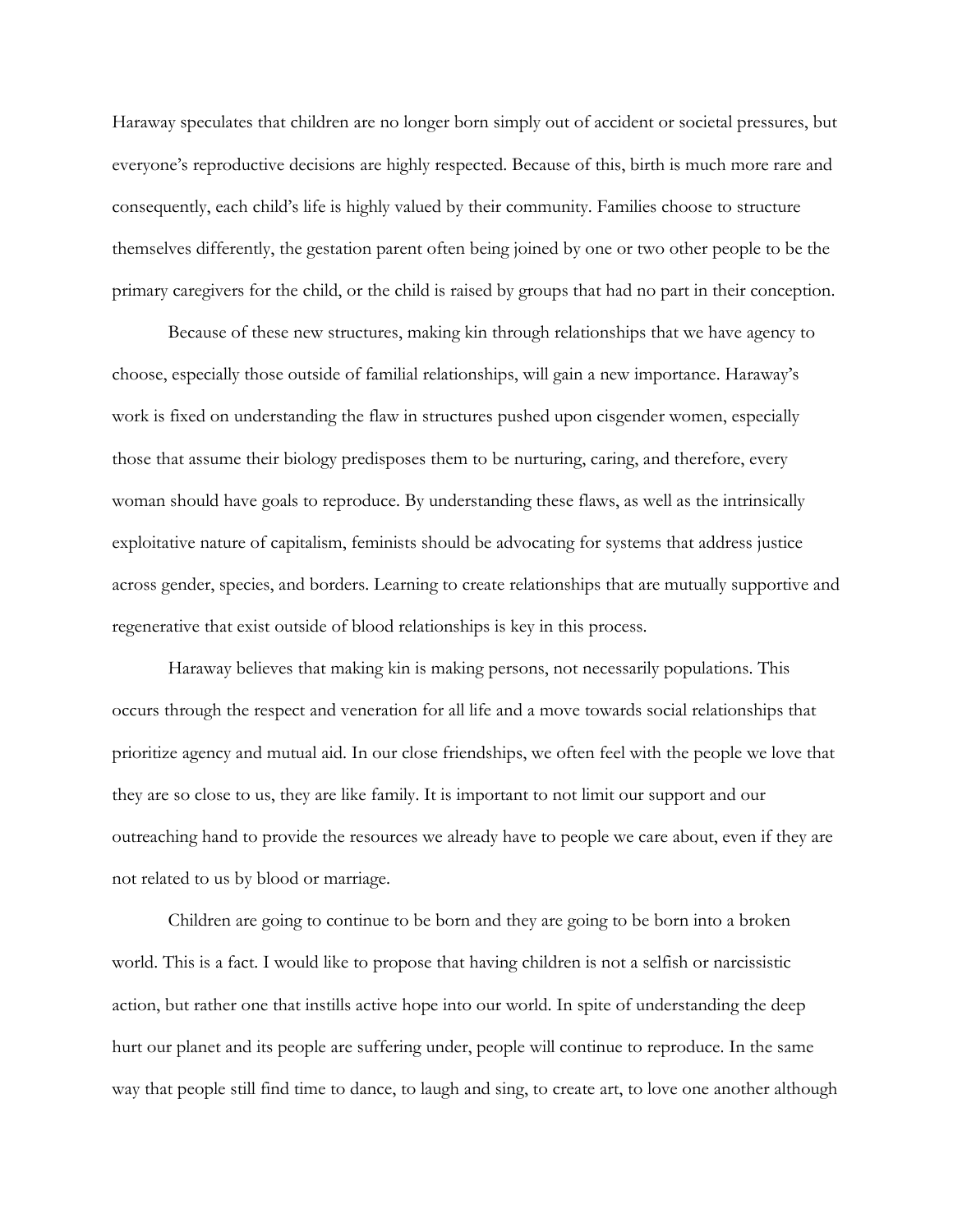everything in our rigid systems denounces these actions: they are acts of resistance. These are acts of radical hope. Although we may be concious of the intense degradation facing our people and planet, in spite of this, we continue to provide regeneration for ourselves and the ones we love.

It is important for us to protect the core aspects of our humanity in systems that attempt to dehumanize us. Systems of compelled labor in order to survive, systems that dictate certain bodies to act in accordance to their assigned gender, systems of environmental degredation all point us to believe, in varying ways, we are less than human. Capitalism withers people from multifaceted, nuanced beings, into compartmentalized, organized, cogs in a greater machine. In the face of this, our acts of resistance which restore our humanity are more important than ever. This includes acts of creating family and creating kin. I experienced this when these systems tried to destroy and degrade my family, and because we were able to find mutual aid through our structures of kin, not only did we survive, but we were able to thrive. It taught me an important truth: underneath what we are told we are by our culture, we are beings that need to be supported meaningfully and deeply. I would have been the shell of the person I am today if it weren't for the community that arose to care for me.

Our children will outlive us, and our values will inspire them to be creators of the new world we desperately need. Like planting a tree, the legacy we instill in our future generations will blossom and spread beyond our reach, providing shade and fruit for years to come. They will be beacons of hope and light, carrying on the work that we are dedicating our lifetimes to. Their existence will be known to be important, and will be respected and welcomed with open arms into communities that are eagerly awaiting to nurture them. Communities who will build with, and for them.